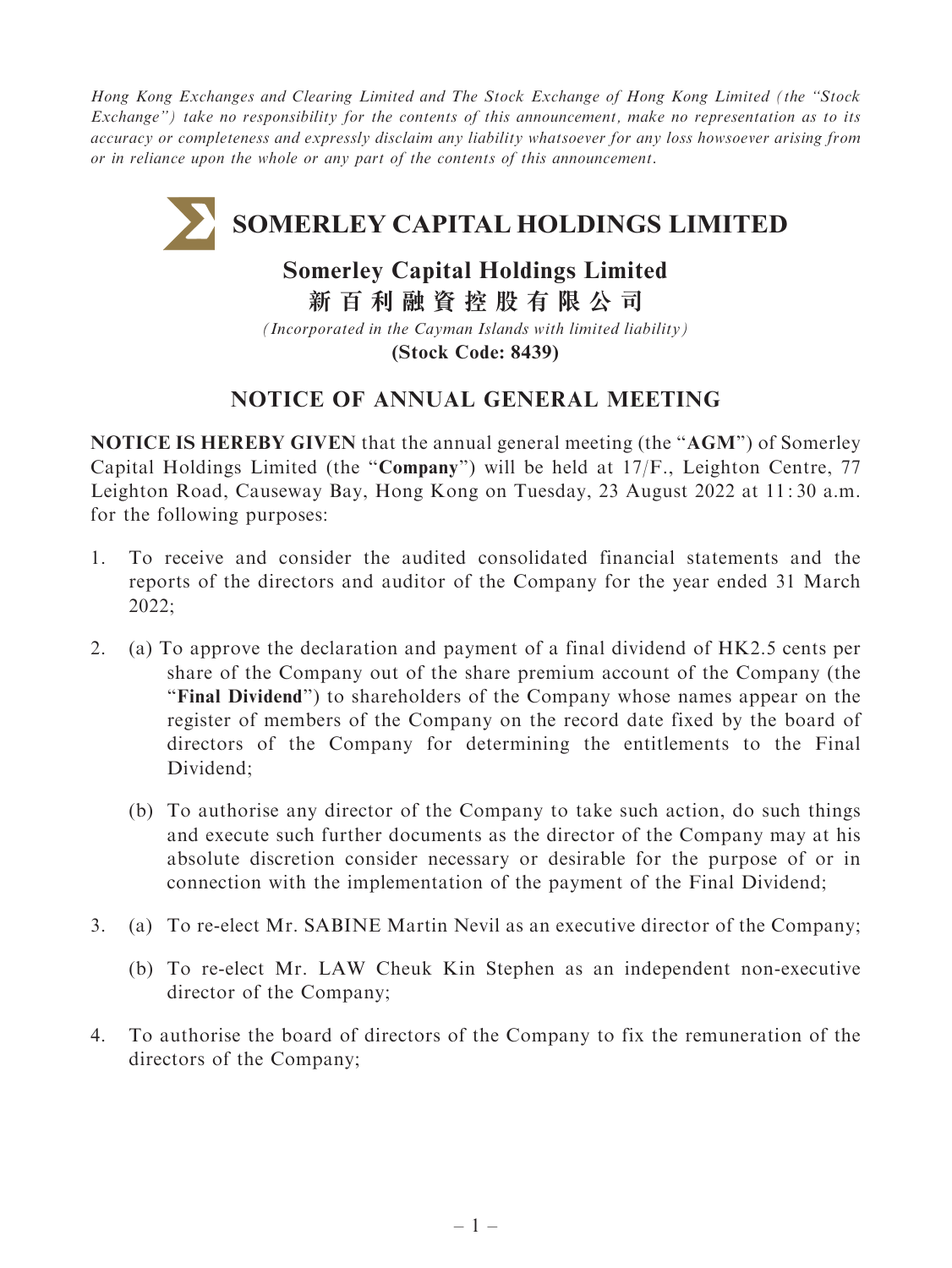5. To re-appoint SHINEWING (HK) CPA Limited as auditor of the Company and to authorise the board of directors of the Company to fix its remuneration;

As special business, to consider and, if thought fit, pass with or without amendments, the following resolutions as ordinary resolutions:

#### 6. ''THAT

- (a) subject to paragraph (c) below, the exercise by the directors of the Company during the Relevant Period (as hereinafter defined) of all the powers of the Company to allot, issue and otherwise deal with additional shares or securities convertible into shares, options, warrants or similar rights to subscribe for any shares, and to make or grant offers, agreements and options which might require the exercise of such power be and is hereby generally and unconditionally approved;
- (b) the approval in paragraph (a) above shall authorise the directors of the Company during the Relevant Period to make or grant offers, agreements and options which might require the exercise of such powers after the end of the Relevant Period;
- (c) the aggregate number of shares of the Company allotted and issued or agreed conditionally or unconditionally to be allotted (whether pursuant to options or otherwise) by the directors of the Company pursuant to the approval in paragraph above, otherwise than pursuant to
	- (i) a Rights Issue (as hereinafter defined); or
	- (ii) the exercise of options under any share option scheme or similar arrangement for the time being adopted for the grant or issue to officers and/or employees of the Company and/or any of its subsidiaries of shares of the Company or the right to acquire shares of the Company; or
	- (iii) any scrip dividend or similar arrangements providing for the allotment of shares of the Company in lieu of the whole or part of a dividend on shares of the Company in accordance with the articles of association of the Company in force from time to time; or
	- (iv) any issue of shares of the Company upon the exercise of rights of subscription or conversion under the terms of any warrants of the Company or any securities which are convertible into shares of the Company,

shall not exceed 20% of the shares of the Company in issue on the date of the passing of this resolution and the said approval shall be limited accordingly;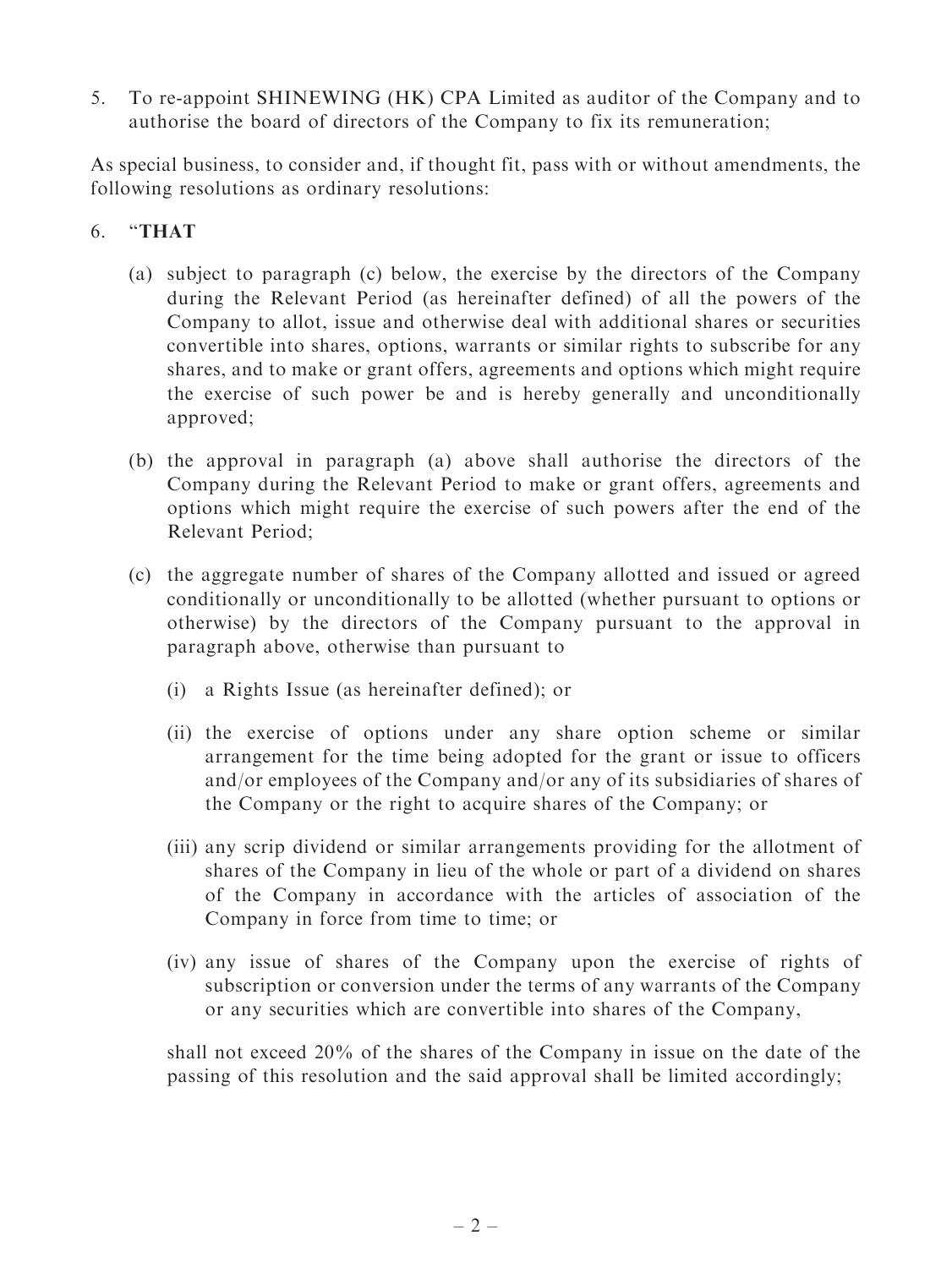- (d) for the purpose of this resolution, ''Relevant Period'' means the period from the date of the passing of this resolution until whichever is the earliest of:
	- (i) the conclusion of the next annual general meeting of the Company;
	- (ii) the expiration of the period within which the next annual general meeting of the Company is required by the articles of association of the Company or any applicable law of the Cayman Islands to be held; and
	- (iii) the passing of an ordinary resolution by the shareholders of the Company in general meeting revoking or varying the authority given to the directors of the Company by this resolution.

''Rights Issue'' means an offer of shares of the Company, or offer or issue of warrants, options or other securities giving rights to subscribe for shares, open for a period fixed by the directors of the Company to holders of shares of the Company on the register on a fixed record date in proportion to their then holdings of such shares (subject to such exclusion or other arrangements as the directors of the Company may deem necessary or expedient in relation to fractional entitlements, or having regard to any restrictions or obligations under the laws of, or the requirements of, or the expense or delay which may be involved in determining the existence or extent of any restrictions or obligations under the laws of, or the requirements of, any jurisdiction outside Hong Kong or any recognised regulatory body or any stock exchange outside Hong Kong).''

#### 7. ''THAT

- (a) subject to paragraph (b) below, the exercise by the directors of the Company during the Relevant Period (as hereinafter defined) of all powers of the Company to repurchase shares of the Company on GEM of The Stock Exchange of Hong Kong Limited (the ''Stock Exchange'') or any other stock exchange on which the shares of the Company may be listed and recognised by the Securities and Futures Commission and the Stock Exchange for such purpose, subject to and in accordance with the rules and regulations of the Securities and Futures Commission, the Stock Exchange, the Companies Law (as revised) of the Cayman Islands and all other applicable laws in this regard, be and the same is hereby generally and unconditionally approved;
- (b) the aggregate number of shares of the Company which may be repurchased pursuant to the approval in paragraph (a) above shall not exceed 10% of the issued shares of the Company as at the date of the passing of this resolution and the authority pursuant to paragraph (a) shall be limited accordingly;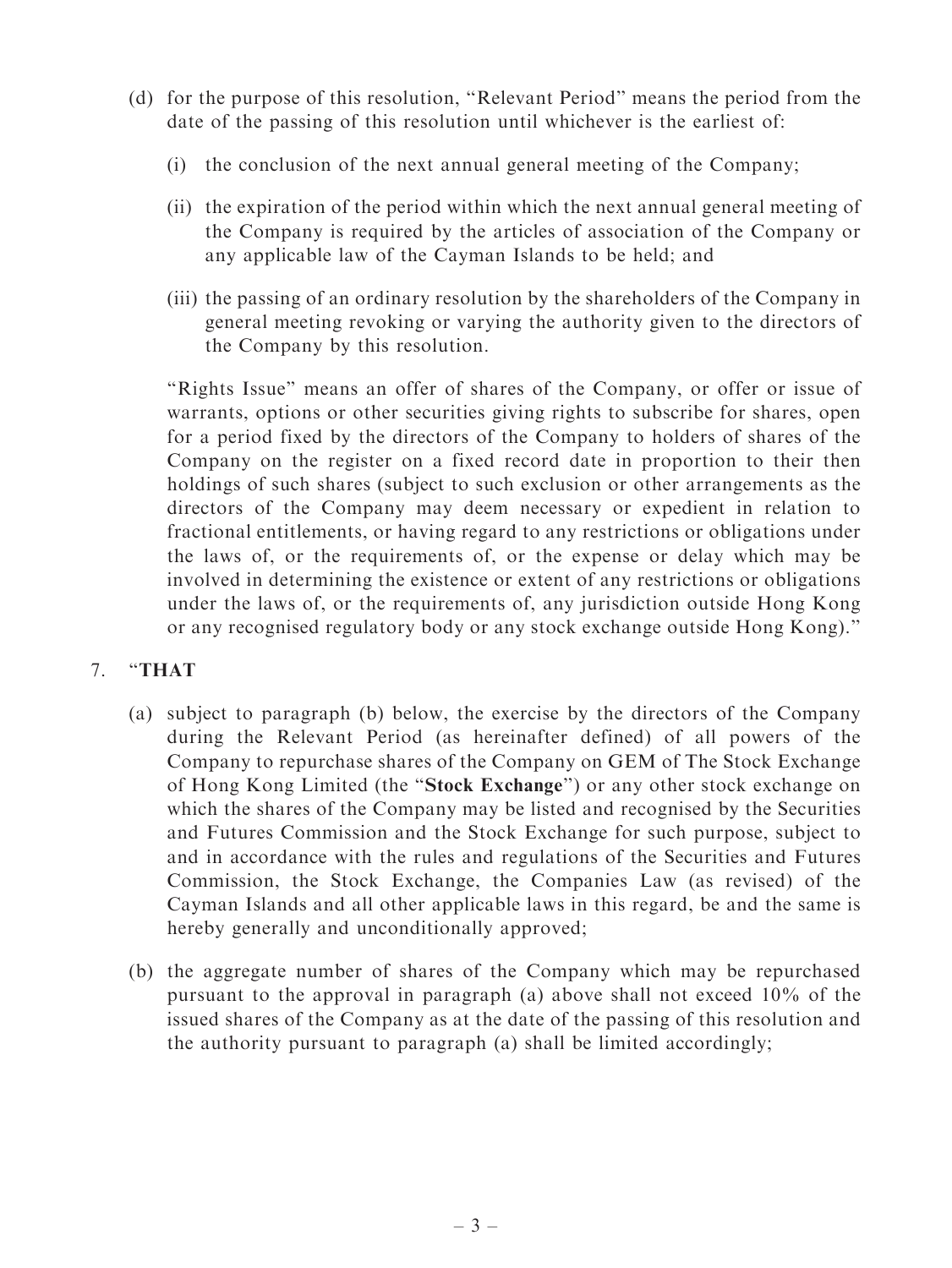- (c) for the purposes of this resolution, ''Relevant Period'' means the period from the date of the passing of this resolution until whichever is the earliest of:
	- (i) the conclusion of the next annual general meeting of the Company;
	- (ii) the expiration of the period within which the next annual general meeting of the Company is required by the articles of association of the Company or any applicable law of the Cayman Islands to be held; or
	- (iii) the passing of an ordinary resolution by the shareholders of the Company in general meeting revoking or varying the authority given to the directors of the Company by this resolution.''
- 8. ''THAT conditional upon resolutions nos. 6 and 7 above being passed, the general mandate granted to the directors of the Company to exercise the powers of the Company to allot, issue and otherwise deal with shares of the Company pursuant to resolution no. 6 above be and hereby extended by the addition to the aggregate number of the shares of the Company which may be allotted by the directors of the Company pursuant to such general mandate of an amount representing the aggregate number of the shares of the Company repurchased by the Company under the authority granted pursuant to resolution no. 7 above, provided that such amount shall not exceed 10% of the issued shares of the Company at the date of passing of this resolution.''

Yours faithfully, by order of the Board Somerley Capital Holdings Limited SABINE Martin Nevil Chairman

Hong Kong, 24 June 2022

Registered office: Cricket Square Hutchins Drive PO Box 2681 Grand Cayman KY1-1111 Cayman Islands

Headquarters, head office and principal place of business in Hong Kong: 20th Floor China Building 29 Queen's Road Central Central Hong Kong

Notes:

(a) In order to be eligible to attend and vote at the AGM, all transfers of shares, accompanied by the relevant share certificates and transfer forms, must be lodged with the Company's branch share registrar in Hong Kong, Union Registrars Limited at Suites 3301–04, 33/F., Two Chinachem Exchange Square, 338 King's Road, North Point, Hong Kong for registration not later than 4: 00 p.m. on Wednesday, 17 August 2022.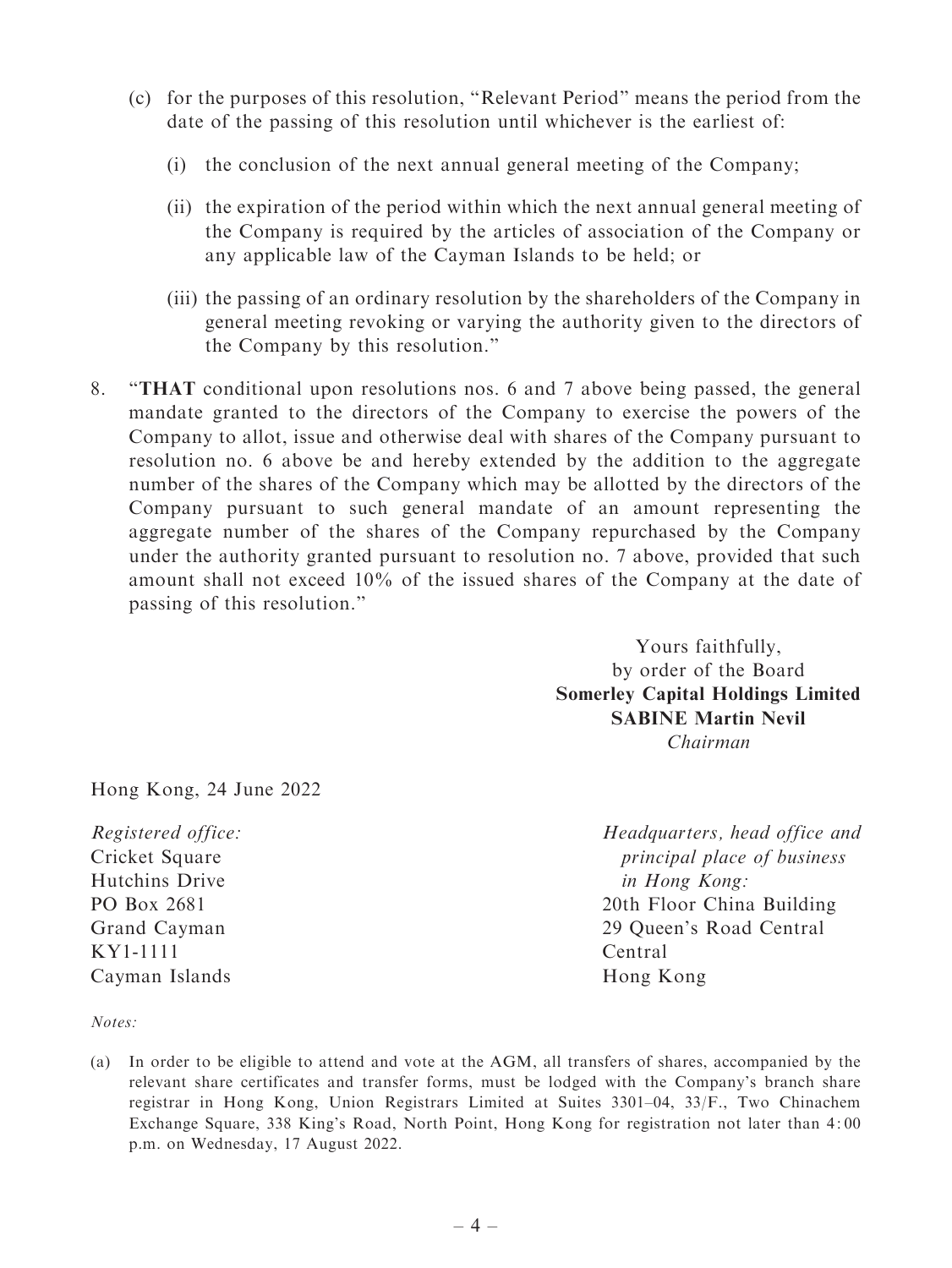- (b) Any member of the Company entitled to attend and vote at the AGM is entitled to appoint a proxy to attend and vote instead of him. A proxy need not be a member of the Company. A member who is the holder of two or more shares of the Company may appoint more than one proxy to represent him to attend and vote on his behalf. If more than one proxy is so appointed, the appointment shall specify the number of shares in respect of which each such proxy is so appointed.
- (c) To be valid, a form of proxy and the power of attorney or other authority, if any, under which it is signed, or a notarially certified copy thereof, must be lodged at the Company's branch share registrar in Hong Kong, Union Registrars Limited at Suites 3301–04, 33/F., Two Chinachem Exchange Square, 338 King's Road, North Point, Hong Kong as soon as possible but in any event not later than 48 hours before the time appointed for holding the AGM or any adjournment thereof (as the case may be).
- (d) Completion and return of the form of proxy shall not preclude members from attending and voting in person at the AGM or at any adjournment thereof (as the case may be) should they so wish, and in such case, the form(s) of proxy previously submitted by such member(s) shall be deemed to be revoked.
- (e) Where there are joint registered holders of any share(s) of the Company, any one of such joint holders may vote at the AGM, either in person or by proxy, in respect of such share(s) as if he were solely entitled thereto; but if more than one of such joint holders are present at the AGM personally or by proxy, the vote of that one of the joint holders so present whose name stands first on the register of members of the Company in respect of such share(s) shall be accepted to the exclusion of the votes of the other joint holders.
- (f) An explanatory statement containing further details regarding resolution no. 7 above is set out in Appendix I to the circular of which this notice of AGM forms part (the "Circular").
- (g) Details of the retiring directors of the Company are set out in Appendix II to the Circular.
- (h) A form of proxy for use at the AGM is published on the website of the Stock Exchange (www.hkexnews.hk) and the website of the Company (www.somerleycapital.com).
- (i) If Typhoon Signal No. 8 or above, or a ''black'' rainstorm warning or extreme conditions caused by super typhoons is in effect in Hong Kong any time after 7: 30 a.m. on the date of the AGM, the meeting will be postponed. The Company will post an announcement on the websites of the Company at www.somerleycapital.com and the Stock Exchange at www.hkexnews.hk to notify members of the date, time and place of the rescheduled meeting.
- (j) The Final Dividend is payable to the Shareholders whose names appear on the register of members of the Company at close of business on Monday, 29 August 2022, being the record date for determination of entitlement to the Final Dividend. In order to qualify for the Final Dividend, all transfer forms accompanied by relevant share certificates must be lodged with the Company's branch share registrar in Hong Kong, Union Registrars Limited, at Suites 3301–04, 33/F., Two Chinachem Exchange Square, 338 King's Road, North Point, Hong Kong for registration not later than 4: 00 p.m. on Monday, 29 August 2022. The Final Dividend will be paid in cash on or about Friday, 9 September 2022.